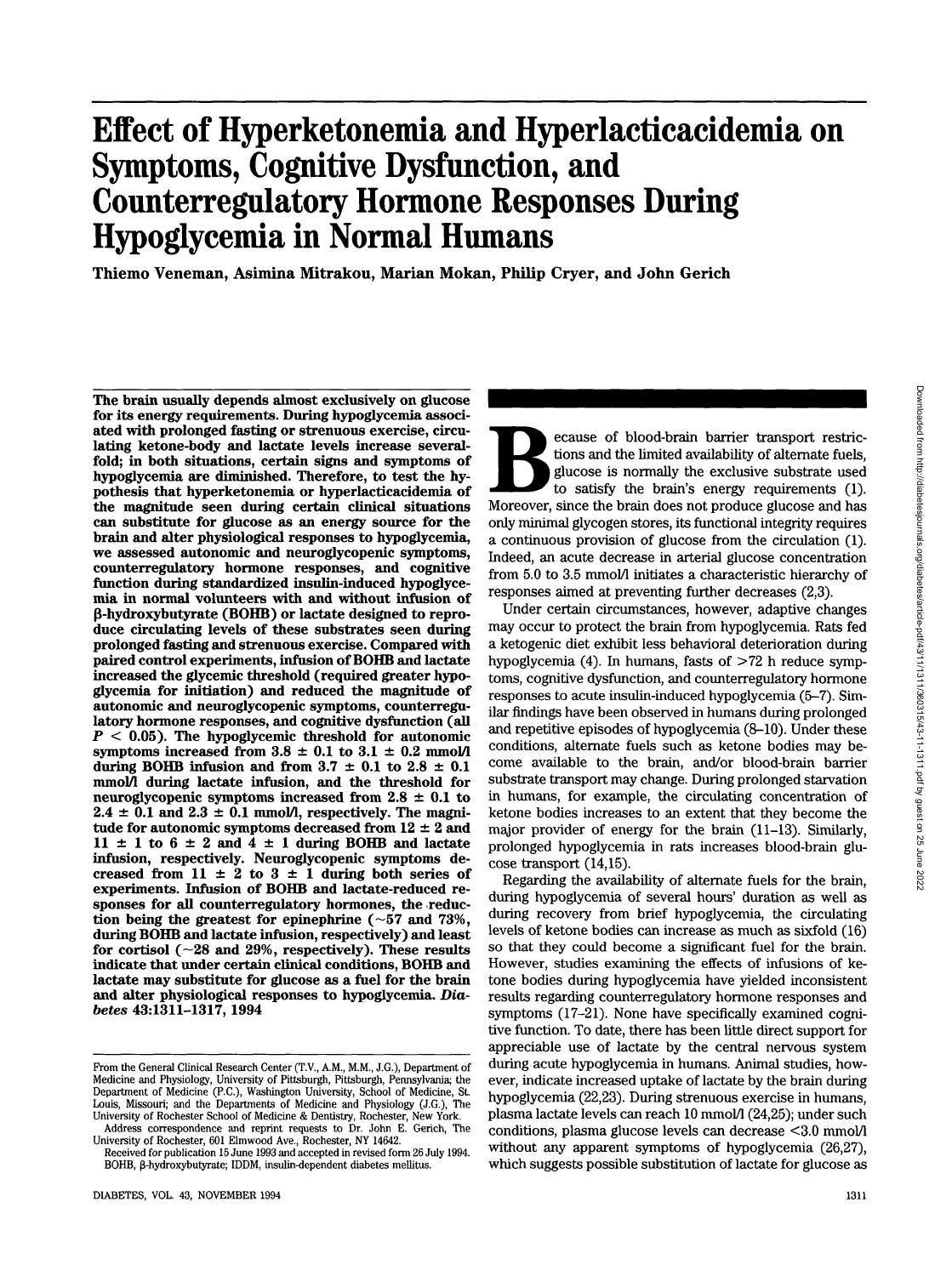fuel for the brain. Therefore, to test the hypothesis that hyperketonemia of the magnitude seen during prolonged hypoglycemia or during recovery from acute hypoglycemia or that hyperlacticacidemia of the magnitude seen during strenuous exercise could provide sufficient fuel for the central nervous system so as to diminish symptoms, cognitive dysfunction, and counterregulatory hormone release during hypoglycemia, we assessed these responses in normal volunteers during the infusion of  $\beta$ -hydroxybutyrate (BOHB) and of lactate.

### **RESEARCH DESIGN AND METHODS**

Informed, written consent was obtained from 13 volunteers (8 men and 5 women) at  $34 \pm 3$  years of age (body mass index:  $28 \pm 1$  kg/m<sup>2</sup>). The protocol had been reviewed and approved by the institutional review board.

Each subject was studied at least twice in random order. Data of the control experiments of seven subjects who participated in both lactate and BOHB protocols have been used in previous publications (2,10). Six additional subjects were recruited: three underwent only control and lactate infusion studies, and three underwent only control and BOHB studies. The shortest interval between studies was 2 weeks, and the longest interval between studies was  $\sim$ 1 year. On each occasion, subjects were admitted to the Clinical Research Center the evening before the experiments and were given a standard dinner between 5:30 and 6:30 P.M. (30 kcal/kg, 50% carbohydrate, 35% fat, and 15% protein) and a standard snack (~4 h later) at bedtime (10 kcal/kg, 50% carbohydrate, 35% fat, and 15% protein). Between 7:00 and 7:30 A.M., a hand vein was cannulated retrogradely and maintained in a plexiglass thermoregulated box (70°C) for sampling of arterialized venous blood. After a 60-min equilibration period, a continuous intravenous infusion of insulin  $60$ -min equilibration period, a continuous intravenous intusion of insulity<br>was bogun (1 mU-kg<sup>-1</sup>+min<sup>-1</sup> for 270 min, followed by 2 mUwas begun (1 mu·kg ··min · for 270 min, followed by 2 mu·<br> $\frac{1}{2}$  min<sup>-1</sup> for an additional 60 min). Plasma glucose was clamped by variable glucose infusions at sequential target glucose concentrations of 4.3, 3.7, 3.0, and 2.4 mmol/1. The plasma glucose concentration was 4.0, 0.1, 0.0, and 2.4 minority. The plasma glucose concentration was allowed to decrease  $\sim 0.00$  minority over 40 min, and a plateau was maintained for 45 min before the next decrease. At 90 min after the start<br>of the hypoglycemic clamp, a primed (40 µmol · kg<sup>-1</sup> · min<sup>-1</sup> · during 20<br>min) continuous (20 µmol · kg<sup>-1</sup> · min<sup>-1</sup> · infusion of sodium DL-BOH  $\sum_{i=1}^{\infty}$  (Sigma, St. Louis, MO) on one occasion or Na-L-lactate (50 p,mol • (Sigma, St. Louis, MO) on one occasion or Na-L-lactate (50  $\mu$ mol.)<br> $\text{kg}^{-1}$ , min<sup>-1</sup> during 20 min, 20 umol  $\text{kg}^{-1}$ , min<sup>-1</sup>) (Sigma) was started in random order in a single-blind fashion. Arterialized venous blood samples were drawn every 30 min from 0 to 360 min for determination of plasma insulin, growth hormone, glucagon, cortisol, epinephrine, norepinephrine, BOHB, and lactate.

A semi-quantitative symptom questionnaire was administered every 15 min. Subjects scored each of the following symptoms from 0 (none) to 5 (severe): dizziness, tingling, blurred vision, difficulty in thinking, faintness, anxiety, palpitations, sweating, irritability, hunger, and tremor. The first five symptoms were considered neuroglycopenic, and the other six were considered autonomic. The sum of each of these constituted the symptom score.

In addition, during each of the glycemic plateaus, the following standard cognitive tests were administered (2): Trail Making Part B, Verbal Fluency, Interference Subtest from the Stroop Test, Simple and Choice Visual Reaction Time, Word and Color Subtests from the Stroop Test, Digit Vigilance Test, Trail Making Part A, Verbal Memory Test, and Forward and Backward Digit Span.

**Analytical methods.** Plasma glucose was measured using a Yellow Springs Instrument glucose analyzer (YSI, Yellow Springs, OH). Plasma counterregulatory hormones were measured by previously described assays (2,3). Plasma BOHB and lactate were determined microfluorometrically (28).

**Statistical analysis.** Glycemic thresholds for various parameters were considered to be the plasma glucose concentration at which changes in the parameters first exceeded the 95% confidence interval observed for those parameters at the corresponding time point in previously published euglycemic control experiments (2). Results of each cognitive test were transformed to *z* scores to provide unitless data and were summed (29). Results are given as means  $\pm$  SE and were evaluated using the paired Student's *t* test (29). *P <* 0.05 was considered statistically significant.



**FIG. 1. Plasma glucose and insulin concentrations in control (saline) and BOHB experiments.**

## **RESULTS**

# Effects **of BOHB infusion during hypoglycemia**

*Plasma glucose, insulin, BOHB, and counterregulatory hormone concentrations.* Plasma glucose and insulin levels were comparable throughout in control and BOHB infusion experiments (Fig. 1).

Basal plasma BOHB concentrations were comparable in both experiments (Fig. 2). During the control experiments, plasma BOHB concentrations decreased from a basal level of 113  $\pm$  33 µmol/l to a nadir of 18  $\pm$  4 µmol/l at 150 min and subsequently increased to  $\sim 50$  µmol/l at the end of the experiment. During the BOHB infusion experiments, plasma BOHB levels initially decreased from a basal level of 105  $\pm$ 36  $\mu$ mol/l to a nadir of 10  $\pm$  5  $\mu$ mol/l at 90 min just before starting the BOHB infusion. Plasma BOHB subsequently increased to  $\sim$ 1.9 mmol/1 within 30 min and averaged  $\sim$ 1.7 mmol/1 for the remainder of the experiment (Fig. 2).

Basal plasma counterregulatory hormone concentrations were comparable in both experiments. Infusion of BOHB significantly reduced the responses for all counterregulatory hormones, the reduction being greatest for epinephrine  $(-57%)$  and least for cortisol  $(-28%)$  (Table 1, Fig. 2). Moreover, initial increases for all counterregulatory hormones began at significantly lower plasma glucose concentrations in the BOHB infusion experiments ( $P < 0.05$ ) (Table 2).

*Symptom scores and cognitive tests.* **Infusion of BOHB** reduced both autonomic and neuroglycopenic symptom scores (Fig. 3), and there was less deterioration in cognitive function ( $P < 0.05$ ) (Fig. 4). Moreover, the plasma glucose concentrations at which both groups of symptoms and cognitive dysfunction began were significantly lower than those in the control experiments ( $P < 0.05$ ) (Table 2).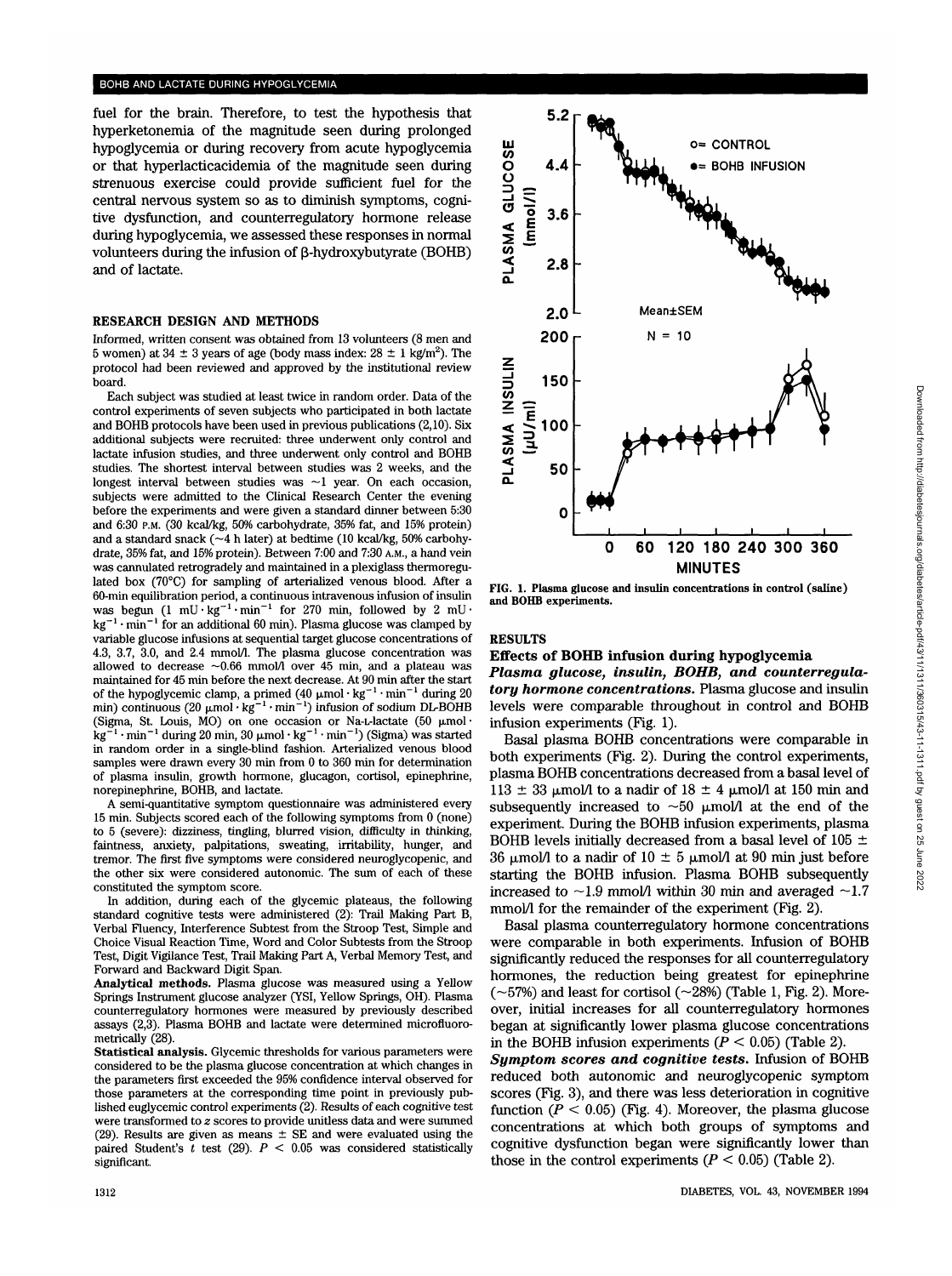

FIG. 2. Plasma BOHB, glucagon, epinephrine, norepinephrine, growth hormone, and cortisol concentrations in control (saline) and **BOHB** experiments.

# **Effects of lactate infusion during hypoglycemia**

*Plasma glucose, insulin, lactate, and counterregulatory hormone concentrations.* Plasma glucose and insulin levels were comparable throughout in control and lactate infusion experiments (Fig. 5).

Basal plasma lactate concentrations were comparable in both experiments. During the control experiments, plasma lactate concentrations increased slightly but significantly *(P*  $<$  0.03) from a basal level of 1.2  $\pm$  0.2 to  $\sim$  1.5 mmol/l toward the end of the experiment. During the lactate infusion experiments, plasma lactate levels increased to levels of  $\sim$  5.4 mmol/l within 60 min of starting the lactate infusion and remained at that level for the remainder of the experiment (Fig. 6).

Basal plasma counterregulatory hormone concentrations

#### TABLE 1

| Magnitudes of plasma counterregulatory hormone responses, |  |
|-----------------------------------------------------------|--|
| symptoms, and cognitive dysfunction during hypoglycemia   |  |

|                               | Control<br>experiments | <b>BOHB</b><br>infusion |
|-------------------------------|------------------------|-------------------------|
| Epinephrine (nmol/l)          | $6.1 \pm 1.1$          | $2.6 \pm 0.4*$          |
| Norepinephrine (nmol/l)       | $4.1 \pm 0.6$          | $2.5 \pm 0.3*$          |
| Glucagon (ng/l)               | $426 \pm 58$           | $248 \pm 44*$           |
| Growth hormone $(\mu g/l)$    | $30 \pm 4$             | $20 \pm 4*$             |
| Cortisol (nmol/l)             | $748 \pm 61$           | $538 \pm 55*$           |
| Autonomic symptom score       | $12 \pm 2$             | $6 \pm 2*$              |
| Neuroglycopenic symptom score | $11 \pm 2$             | $3 \pm 1^*$             |
| Cognitive dysfunction         | $11 \pm 3$             | $3 + 1*$                |

Data are means ± SE. Cognitive dysfunction data are the sums of *z* scores. *\*P <* 0.05.

DIABETES, VOL. 43, NOVEMBER 1994 1313

TABLE 2

| Glycemic thresholds for plasma counterregulatory hormone |
|----------------------------------------------------------|
| responses, symptoms, and cognitive dysfunction           |
| during hypoglycemia                                      |

|                          | Control<br>experiments | <b>BOHB</b><br>infusion |
|--------------------------|------------------------|-------------------------|
| Epinephrine              | $3.9 \pm 0.1$          | $3.3 \pm 0.2*$          |
| Norepinephrine           | $3.7 \pm 0.1$          | $3.0 \pm 0.1*$          |
| Glucagon                 | $3.8 \pm 0.2$          | $3.0 \pm 0.2*$          |
| Growth hormone           | $3.7 \pm 0.2$          | $3.1 \pm 0.2*$          |
| Cortisol                 | $3.3 \pm 0.1$          | $2.8 \pm 0.2*$          |
| Autonomic symptoms       | $3.8 \pm 0.1$          | $3.1 \pm 0.2^*$         |
| Neuroglycopenic symptoms | $2.8 \pm 0.1$          | $2.4 \pm 0.1*$          |
| Cognitive functions      | $3.0 \pm 0.1$          | $2.6 \pm 0.1*$          |

Data are means  $\pm$  SE in mmol/l.  $*P < 0.05$ .

were comparable in both experiments. Infusion of lactate significantly reduced the responses for all counterregulatory hormones, the reductions being greatest for epinephrine  $(\sim 73%)$  and least for cortisol  $(\sim 29%)$  (Table 3, Fig. 6). Moreover, initial increases for all counterregulatory hormones began at significantly lower plasma glucose concentrations in the lactate infusion experiments *(P <* 0.05) (Table 4).

*Symptom scores and cognitive tests.* **Infusion of lactate** reduced both autonomic and neuroglycopenic symptom scores (Fig. 7), and there was less deterioration in cognitive function  $(P < 0.05)$  (Fig. 8). Moreover, the plasma glucose concentrations at which both groups of symptoms and



FIG. 3. Autonomic and neuroglycopenic symptoms scores in control (saline) and **BOHB** experiments.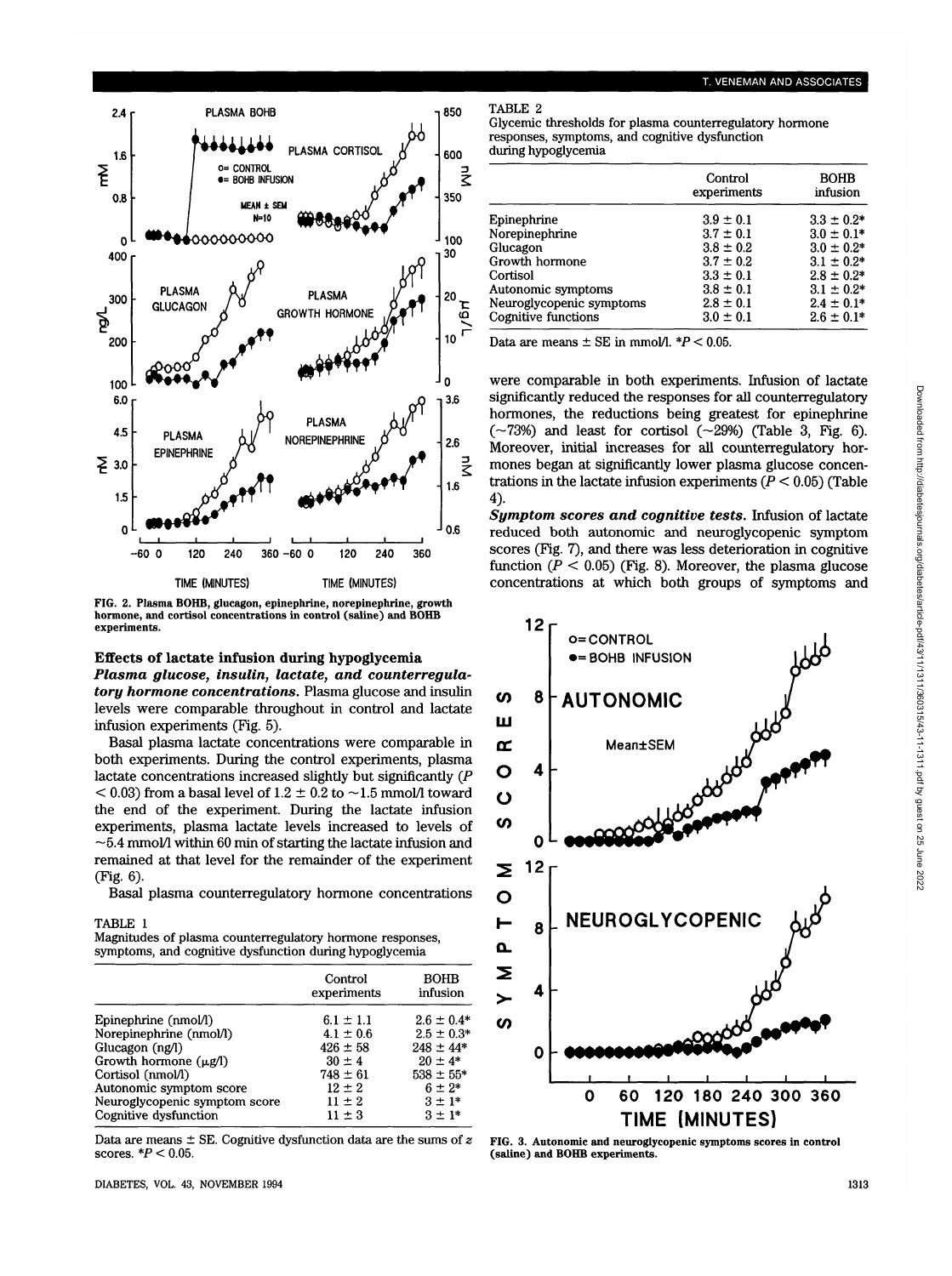

**FIG. 4. Changes in sum of** *z* **scores of cognitive function tests in control (saline) and BOHB experiments.**

cognitive dysfunction began were significantly lower than those in the control experiments  $(P < 0.05)$  (Table 4).

# DISCUSSION

The present experiments were undertaken to test the hypothesis that increased availability of ketone bodies and of lactate of the magnitude seen in certain clinical situations could provide sufficient fuel for the central nervous system so as to reduce symptoms, cognitive dysfunction, and counterregulatory hormone release during hypoglycemia. For this purpose, we assessed these parameters in control experiments and in experiments in which BOHB or lactate was



**FIG. 5. Plasma glucose and insulin concentrations in control (saline) and in lactate experiments.**



**FIG. 6. Plasma lactate, glucagon, epinephrine, norepinephrine, growth hormone, and cortisol concentrations in control (saline) and in lactate experiments.**

infused. The infusion rate of BOHB was chosen to simulate circulating ketone-body levels observed during prolonged fasting (11,30) and recovery from hypoglycemia (16). The rate of lactate infusion was chosen to simulate plasma lactate concentrations similar to those observed during moderate exercise (24,25).

Both infusion of BOHB and infusion of lactate reduced counterregulatory hormone responses, autonomic and neuroglycopenic symptoms, and cognitive dysfunction during hypoglycemia. It is difficult to compare responses to each of the infusions because the circulating levels of lactate  $(-5.4)$ mmol/l) and BOHB (~1.7 mmol/l) were different. However, considering their different molecular weights and the fact that roughly similar responses were found, one could conclude that BOHB was the more effective agent. Interestingly, a similar pattern in the relative suppression of counterregu-

#### TABLE 3

Magnitudes of plasma counterregulatory hormone responses, symptoms, and cognitive dysfunction during hypoglycemia

|                               | Control<br>experiments | Lactate<br>infusion |
|-------------------------------|------------------------|---------------------|
| Epinephrine (nmol/l)          | $6.2 \pm 1.0$          | $1.7 \pm 0.3*$      |
| Norepinephrine (nmol/l)       | $4.3 \pm 0.6$          | $2.7 \pm 0.5^*$     |
| Glucagon $(ng/l)$             | $442 \pm 68$           | $206 \pm 56*$       |
| Growth hormone $(\mu g/l)$    | $29 \pm 4$             | $16 \pm 2*$         |
| Cortisol (nmol/l)             | $776 \pm 55$           | $555 \pm 80*$       |
| Autonomic symptom score       | $11 \pm 1$             | $4 \pm 1*$          |
| Neuroglycopenic symptom score | $11 \pm 2$             | $3 \pm 1^*$         |
| Cognitive dysfunction         | $12 \pm 3$             | $3 \pm 1^*$         |

Data are means ± SE. Cognitive dysfunction data are sums of *z* scores. *\*P <* 0.05.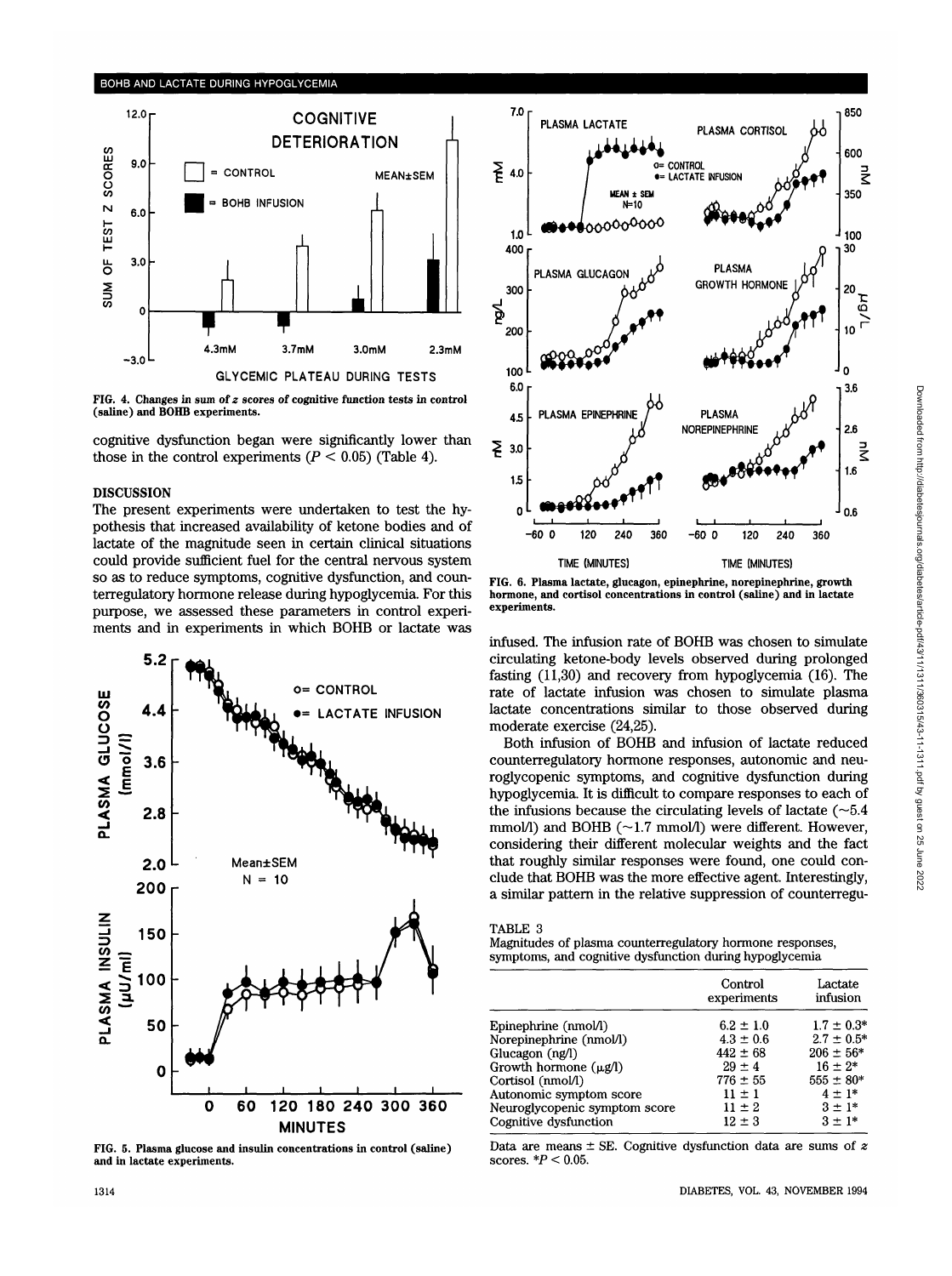Glycemic thresholds for plasma counterregulatory hormone responses, symptoms, and cognitive dysfunction during hypoglycemia

|                          | Control<br>experiments | Lactate<br>infusion |
|--------------------------|------------------------|---------------------|
| Epinephrine              | $3.9 \pm 0.1$          | $3.3 \pm 0.1*$      |
| Norepinephrine           | $3.8 \pm 0.1$          | $3.0 \pm 0.2^*$     |
| Glucagon                 | $3.7 \pm 0.1$          | $2.8 \pm 0.4*$      |
| Growth hormone           | $3.7 \pm 0.2$          | $2.8 \pm 0.1*$      |
| Cortisol                 | $3.4 \pm 0.1$          | $2.6 \pm 0.1*$      |
| Autonomic symptoms       | $3.7 \pm 0.1$          | $2.8 \pm 0.2^*$     |
| Neuroglycopenic symptoms | $2.8 \pm 0.1$          | $2.3 \pm 0.1*$      |
| Cognitive functions      | $3.0 \pm 0.1$          | $2.6 \pm 0.1*$      |

Data are means  $\pm$  SE in mmol/l.  $*P < 0.05$ .

latory hormone responses (epinephrine > glucagon > growth hormone > cortisol) was observed with each substrate.

Our results, while confirming some previous studies (17,18,20) regarding the ability of acute hyperketonemia to reduce counterregulatory hormone responses, demonstrate for the first time to our knowledge that acute hyperketonemia not only reduces autonomic and neuroglycopenic symptoms but also reduces cognitive dysfunction during hypoglycemia. Amiel et al. (20) reported in a study similar to ours in six normal volunteers that the maximal responses for all counterregulatory responses (except glucagon) were decreased and that only the glycemic threshold for epinephrine was altered. The discrepancy with our data could be ex-



**FIG. 7. Autonomic and neuroglycopenic symptoms scores in control (saline) and in lactate experiments.**

DIABETES, VOL. 43, NOVEMBER 1994 1315



**FIG. 8. Changes in sum of** *z* **scores of cognitive function tests in control (saline) and in lactate experiments.**

plained by the lower plasma ketone-body levels in Amiel et al.'s study and the fact that, since the changes in counterregulatory hormones other than epinephrine are less than those of epinephrine, a change in their threshold would be more difficult to detect. Another possible explanation is the difference in methods by which the glycemic thresholds were calculated in that study and our own. It should be pointed out that we infused BOHB and did not measure levels of acetoacetate, the other ketone body. This was done because of the greater stability of BOHB. We know of no reason why results would have been different had we infused acetoacetate instead of BOHB.

Our experiments indicate a similar effect of hyperlacticacidemia on the responses to hypoglycemia. In insulin-dependent diabetes mellitus (IDDM) dogs, Avogaro et al. (22) showed that brain lactate uptake increased severalfold during hypoglycemia. Similarly, Nemoto et al. (23) found evidence that lactate can be an important energy source in adult dogs during hypoglycemia. They measured AV-differences (superiorsagittal sinus) of lactate across the brain of adult dogs and found that, during hyperlacticacidemia (7-8 mmol/l) and hypoglycemia (2 mmol/l), cerebral lactate uptake increased by many times. They concluded that lactate can replace  $\sim$ 25% of the glucose used as a brain substrate during hypoglycemia. The only other study examining whether increased availability of lactate could influence the physiological responses to hypoglycemia in humans, which appeared while our manuscript was under revision (31), found results essentially identical to ours except that neither the threshold nor magnitude of plasma glucagon responses were affected. The reason for this discrepancy is unclear, but twofold greater elevations of plasma lactate were used in our studies.

Our findings have implications regarding brain substrate utilization during strenuous exercise. Coyle et al. (26), however, have reported that during strenuous exercise in which there was a threefold increase in plasma lactate concentrations, hypoglycemia (2.5 mmol/1) did not result in hypoglycemic symptoms (weakness, light-headedness, and nausea). Moreover, at a plasma glucose concentration of 3 mmol/l, the perceived exertion was the same as during euglycemic control studies. Similarly, Felig et al. (27) reported that during strenuous exercise, the plasma glucose concentration in 7 of 19 normal subjects fell below 2.5 mmol/1, and despite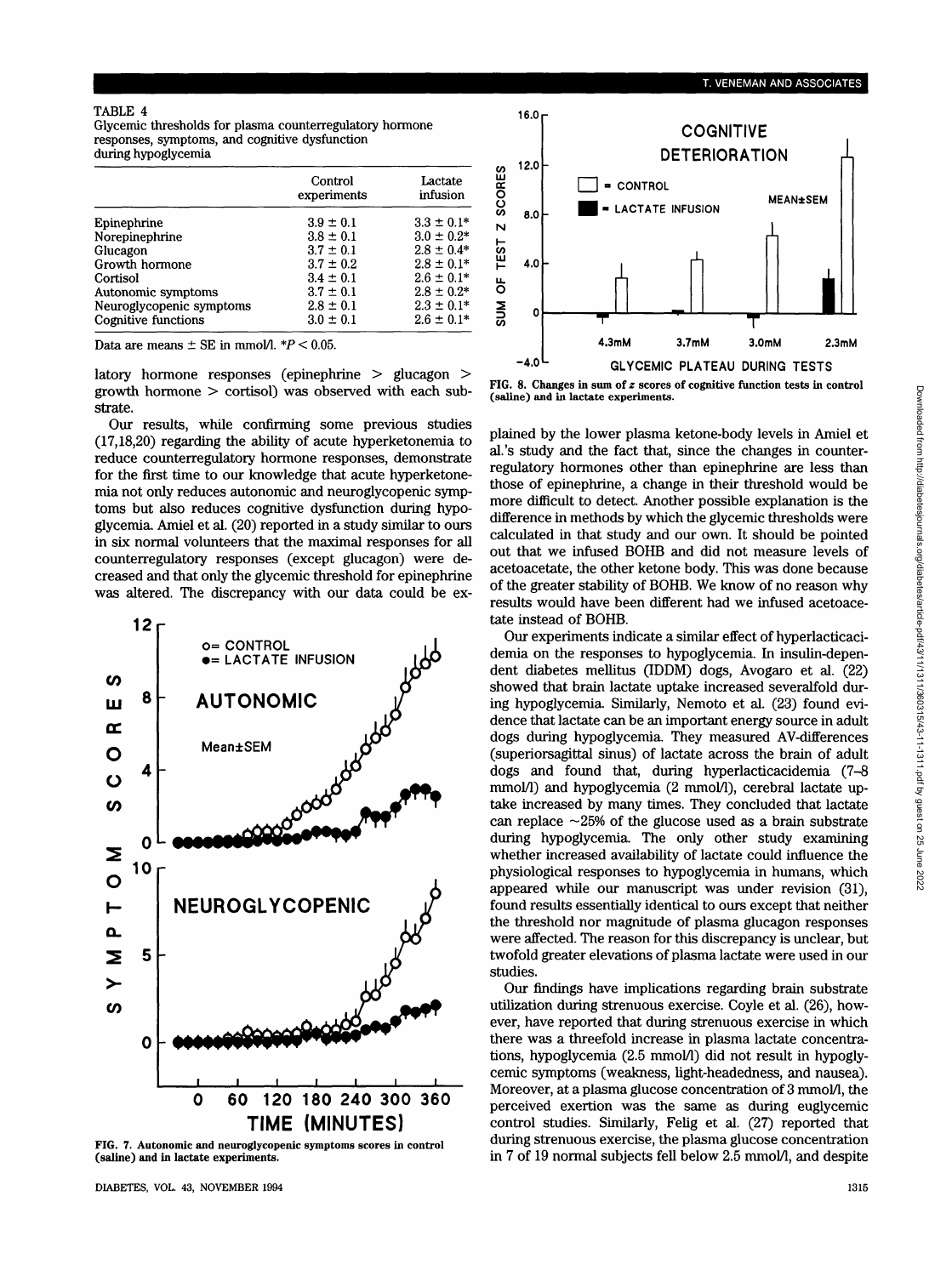#### BOHB AND LACTATE DURING HYPOGLYCEMIA

this hypoglycemia, the subjects continued to exercise for 70 min with plasma glucose levels as low as 1.4 mmol/1. Plasma lactate concentrations had increased threefold during this period, and it was noted that the perceived exertion was not increased in subjects who became hypoglycemic. Taken together, these observations and our results suggest that during strenuous exercise, lactate may become an important fuel for the brain. It is also of interest that these conditions are often associated with acidosis, and, therefore, it is possible that acidosis may be an additional factor in brain adaption to use alternative fuels.

It is not clear what role these alternative substrates play in the development of hypoglycemia unawareness and adaptation to hypoglycemia. Many patients with IDDM develop hypoglycemia unawareness and impaired counterregulation after improvement in their metabolic control (32,33) and have increased episodes of hypoglycemia (34). Normally, however, the alternative substrates are not quantitatively important at their plasma levels found in the postabsorptive state (35). Recently, Grill et al. (36) reported basal plasma BOHB concentrations of 1.6 mmol/1 in IDDM patients in good control (HbA<sub>1c</sub> 6.1%). Others have reported increases in plasma lactate during normalization of plasma glucose levels in patients with IDDM (37,38). It could be postulated that repetitive episodes of mild hypoglycemia with concomitant increases in plasma ketone bodies, and possibly lactate, induce changes in blood-brain transport so that ketone bodies and lactate can more readily substitute for glucose during hypoglycemia. This mechanism would lead to diminished counterregulation, reduced awareness of hypoglycemia, and an increased risk for severe hypoglycemia.

In summary, we found that infusion of BOHB or lactate, which increased the circulating levels of these substrates to those found during prolonged fasting and strenuous exercise, reduces awareness of hypoglycemia, cognitive dysfunction, and counterregulatory hormone responses during hypoglycemia. These findings suggest that, under certain clinical conditions, these substrates may substitute for glucose as a fuel for the brain and that they may be involved in the pathogenesis of the hypoglycemia unawareness phenomenon found in patients with IDDM.

#### ACKNOWLEDGMENTS

This study was supported in part by funds received from the National Institutes of Health/Division of Research Resources/General Clinical Research Center Grants 5M01-RR-00056, RR-0D036, RR-00044 and by National Institute of Diabetes and Digestive and Kidney Diseases Grants 5R37-DK-20411, DK-27085, and DK-20479.

M.M. was the recipient of a mentor-based research fellowship from the American Diabetes Association. T.V. is the recipient of a fellowship from the International Juvenile Diabetes Foundation.

The authors thank the Clinical Research Center staff: Doris McMillen, Leslie Brown, Carol Korbanic, Dawn Purdy, Daniel Kirsch, and Suresh Shah for excellent technical help; and Laura Brinker and Sandy Webster for superb editorial assistance.

#### **REFERENCES**

- 1. Siesjo BK: Utilization of substrates by brain tissues. In *Brain Energy Metabolism.* New York, Wiley, 1978, p. 101-130
- 2. Mitrakou A, Ryan C, Veneman T, Mokan M, Jenssen T, Kiss I, Durrant J,

Cryer P, Gerich J: Hierarchy of thresholds for activation of counterregulatory hormone secretion, symptoms, and cerebral dysfunction. *Am J Physiol* 260:E67-E74, 1991

- 3. Schwartz NS, Clutter WE, Shah SD, Cryer PE: The glycemic thresholds for activation of glucose counterregulatory systems are higher than the threshold for symptoms. *J Clin Invest* 79:777-781, 1987
- 4. Johnson W, Weiner M: Protective effects of ketogenic diets on signs of hypoglycemia. *Diabetes* 27:1087-1091, 1978
- 5. Drenick EJ, Alvarez LC, Tamasi GC, Brickman AS: Resistance to symptomatic insulin reactions after fasting. *J Clin Invest* 51:2757-2762, 1972
- 6. Fourest-Fontecave S, Adamson U, Lins P, Ekblom B, Sandahl C, Strand L: Mental alertness in response to hypoglycemia in normal man: the effect of 12 hours and 72 hours of fasting. *Diabete Metab* 13:405-410, 1987
- 7. Adamson U, lins P, Grill V: Fasting for 72 h decreases the responses of counterregulatory hormones to insulin-induced hypoglycemia in normal man. *Scand J Clin Lab Invest* 49:751-756, 1989
- 8. Kerr D, MacDonald I, Tattersall R: Adaptation to mild hypoglycemia in normal subjects despite sustained increases in counterregulatory hormones. *Diabetologia* 32:249-254, 1989
- 9. Heller S, Cryer P: Reduced neuroendocrine and symptomatic responses to subsequent hypoglycemia after one episode of hypoglycemia in nondiabetic humans. *Diabetes* 40:223-226, 1991
- 10. Veneman T, Mitrakou A, Mokan M, Cryer P, Gerich J: Induction of hypoglycemia unawareness by asymptomatic nocturnal hypoglycemia. *Diabetes* 42:1233-1237, 1993
- 11. Owen O, Reichard G: Human forearm metabolism during progressive starvation. *J Clin Invest* 50:1536-1545, 1971
- 12. McCall A, Millington W, Wurtman R: Metabolic fuel and amino acid transport into the brain in experimental diabetes mellitus. *Proc Natl Acad Sci USA* 79:5406-5410, 1982
- 13. Mans AM, DeJoseph MR, David DW: Brain energy metabolism in streptozocin diabetes. *Biochem J* 249:57-62, 1988
- 14. McCall A, Fixman L, Fleming N, Tornheim K, Chick W, Ruderman N: Chronic hypoglycemia increases brain glucose transport. *Am J Physiol* 251:E442-E447, 1986
- 15. Pelligrino D, Segil L, Albrecht R: Brain glucose utilization and transport and corticol function in chronic vs. acute hypoglycemia. *Am J Physiol* 259:E729-E735, 1990
- 16. DeFeo P, Perriello G, DeCosmo S, Ventura M, Campbell P, Brunetti P, Gerich J, Bolli G: Comparison of glucose counterregulation during short-term and prolonged hypoglycemia in normal man. *Diabetes* 35:563- 569, 1986
- 17. Flatt J, Blackburn G, Randers G, Standbury J: Effects of ketone body infusion on hypoglycemia reaction in postabsorptive dogs. *Metabolism* 23:151-158, 1974
- Stricker E, Rowland N, Saller C: Homeostasis during hypoglycemia: central control of adrenal secretion and peripheral control of feeding. *Science* 196:79-81, 1977
- 19. Frolund L, Kehlet H, Christensen N, Alberti K: Effect of ketone body infusion on plasma catecholamine and substrate concentrations during acute hypoglycemia in man. *J Clin Endocrinol Metab* 50:557-559, 1980
- 20. Amiel S, Archibald H, Chusney G, Williams A, Gale E: Ketone infusion lowers hormonal responses to hypoglycemia: evidence for acute cerebral utilization of a nonglucose fuel. *Clin Sci* 81:189-194, 1991
- 21. Muller WA, Aoki TT, Flatt JP, Blackburn GL, Egdahl RG, Cahill GF Jr: Effect of beta-hydroxybutyrate, glycerol, and free fatty acid infusion on glucagon and epinephrine secretion in dogs during acute hypoglycemia. *Metabolism* 25:1077-1086, 1976
- 22. Avogaro A, Nosadini R, Doria A, Tremolada C, Baccaglini U, Ambrosio F, Merkel C, Nosadini A, Trevisan R, Fioretto P: Substrate availability other than glucose in the brain during euglycemia and insulin-induced hypoglycemia in dogs. *Metabolism* 39:46-50, 1990
- Nemoto E, Hoff J, Severighans J: Lactate uptake and metabolism by brain during hyperlactatemia and hypoglycemia. *Stroke* 5:48-53, 1980
- 24. Hirsch I, Marker J, Smith L, Spina R, Parvin C, Hollszy J, Cryer P: Insulin and glucagon in prevention of hypoglycemia during exercise in humans. *Am J Physiol* 256:E695-E704, 1989
- 25. Stanley W, Gertz E, Wisneski J, Morris L, Neese R, Brooks G: Systemic lactate kinetics during graded exercise in man. *Am J Physiol* 249:E595- E602, 1985
- 26. Coyle E, Coggan A, Hemmert M, Ivy J: Muscle glycogen utilization during prolonged strenous exercise when fed carbohydrate. *J Appl Physiol* 61:165-172, 1986
- 27. Felig P, Cherif A, Minegawa A, Wahren J: Hypoglycemia during prolonged exercise in normal man. *N Engl J Med* 306:895-900, 1982
- 28. Williamson D, Mellanby J: D-3-B hydroxybutyrate. In *Methods of Enzymatic Analysis.* Bergmeier HU, Ed. New York, Academic, 1989, p. 1836-1837
- 29. Zar J: *Biostatistical Analysis.* Englewoods Cliffs, NJ, Prentice-Hall, 1984
- 30. Drenick E, Gold EM, Elrick H: Acute symptomatic ketoacidosis following growth hormone administration in prolonged fasting. *Metabolism* 19: 608-613, 1970
- 31. Maran A, Cranston I, Lomas J, Macdonald I, Amiel S: Protection by lactate of cerebral function during hypoglycemia. *Lancet* 343:16-20,1994
- 32. Amiel S, Tamborlane W, Simonson D, Sherwin R: Defective glucose counterregulation after strict control of insulin-dependent diabetes mel-